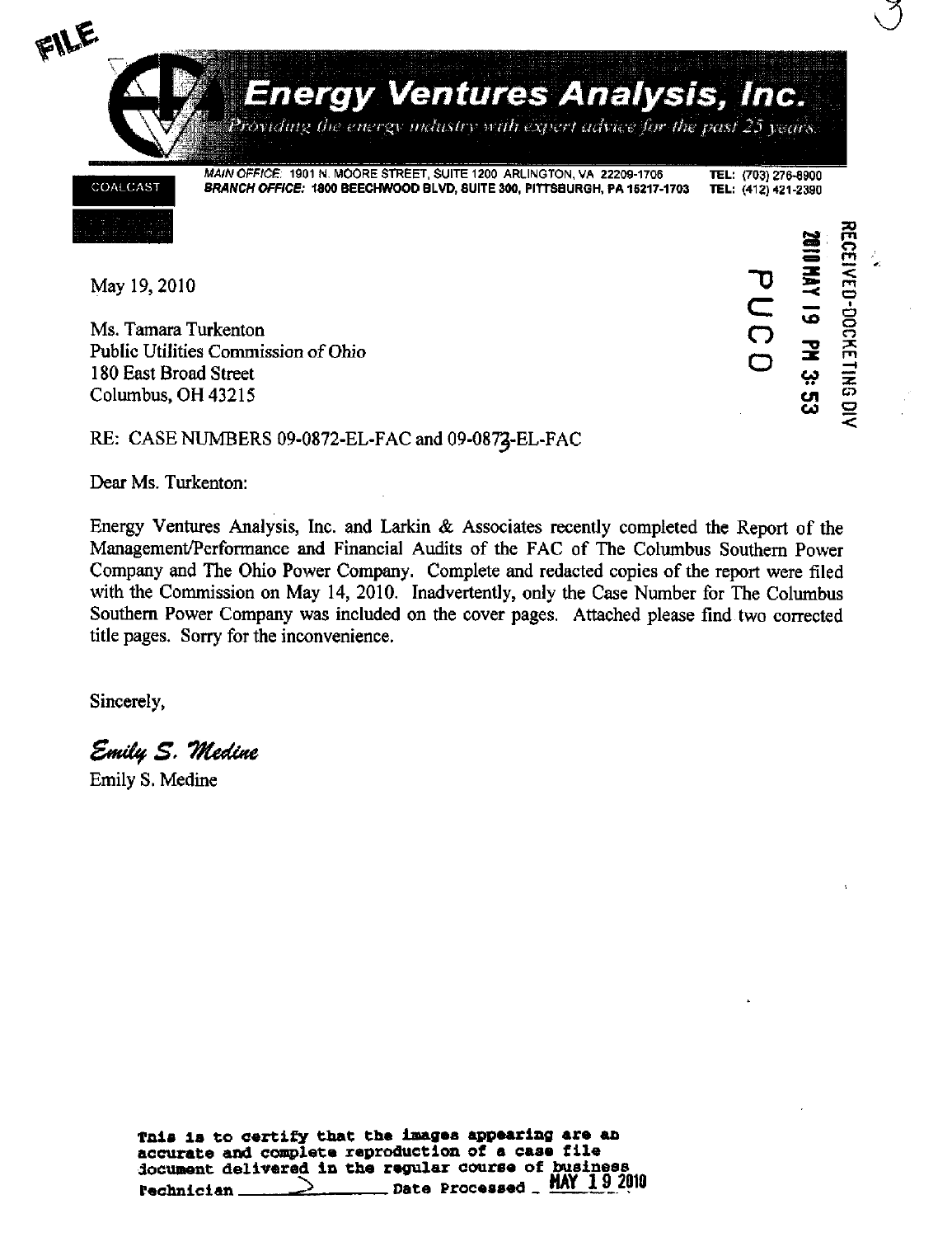

## **REPORT OF THE MANAGEMENT/PERFORMANCE** AND FINANCIAL AUOITS OF THE FAC OF THE COLUMBUS SOUTHERN POWER COMPANY [Case No. 00-0a72-EL-FAC] AND THE OHIO POWER COMPANY [Case No. 09-0873-EL-FAC]

May 14, 2010

Prepared for: Public Utilities Commission of Ohio 180 East Broad Street Columbus, OH 43215-3793

Prepared by: Energy Ventures Analysis, Inc. 1901 N. Moore Street, Suite 1200 Arlington, VA 22209-1706 (703) 276-8900

Larkin & Associates PLLC 15728 Farmington Road Livonia, Ml 48154 (734) 522-3420